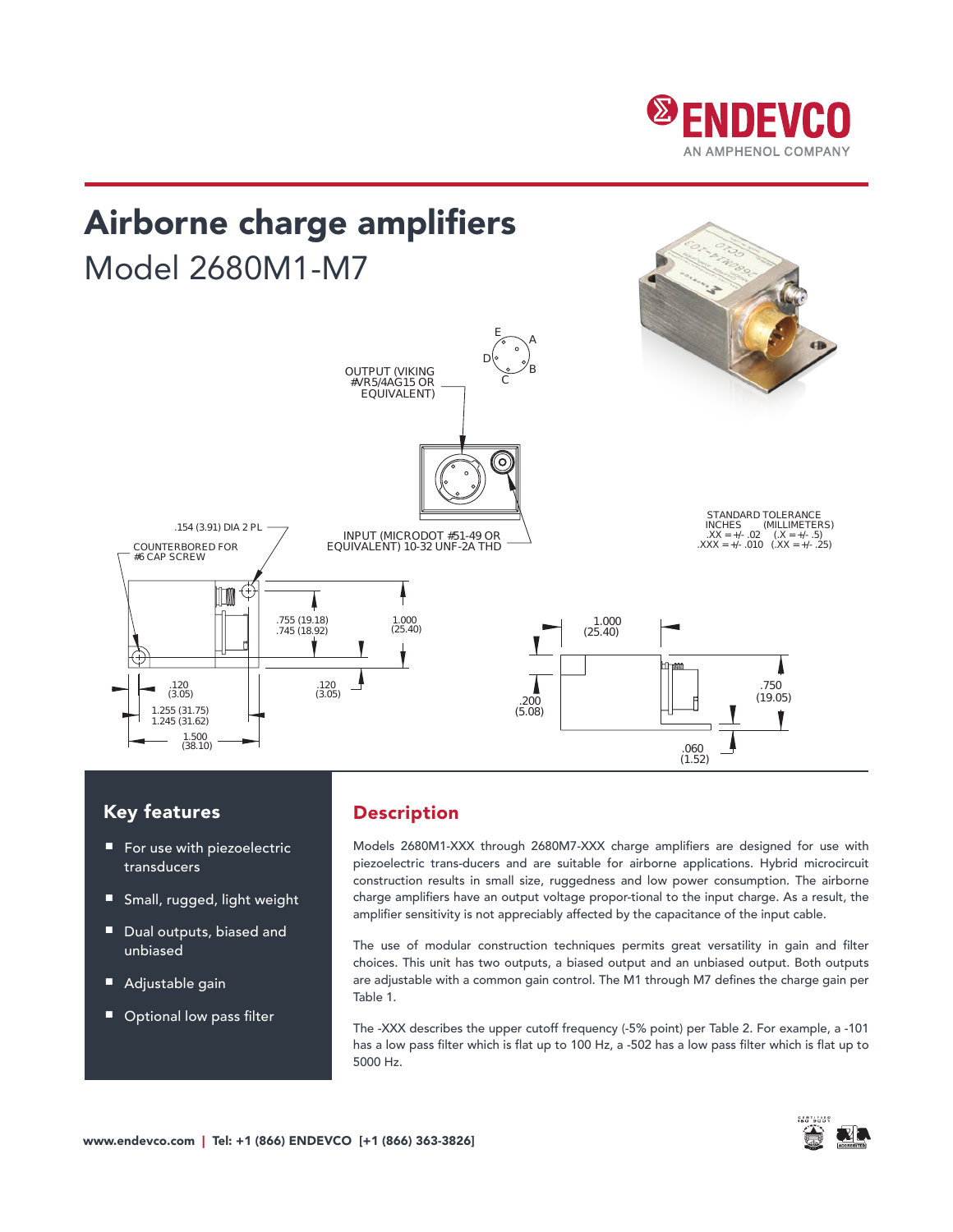## Airborne charge amplifiers | Model 2680M1-M7

The following performance specifications conform to ISA-RP-37.2 (1964) and are typical values, referenced at +75˚F (+24˚C) and 100 Hz, unless otherwise noted. Calibration data, traceable to National Institute of Standards and Technology (NIST), is supplied.

| <b>Specifications</b>                  |                                                                                                                                                          |                                                                                                                         |  |
|----------------------------------------|----------------------------------------------------------------------------------------------------------------------------------------------------------|-------------------------------------------------------------------------------------------------------------------------|--|
| <b>Inputs</b>                          |                                                                                                                                                          |                                                                                                                         |  |
| Type                                   | Piezoelectric single-ended with one side connected to signal ground                                                                                      |                                                                                                                         |  |
| Source resistance                      | $3 M\Omega$ minimum                                                                                                                                      |                                                                                                                         |  |
| Source capacitance                     | 10 000 pF max                                                                                                                                            |                                                                                                                         |  |
| Overload recovery                      |                                                                                                                                                          | A half sine pulse of 1ms duration and with an amplitude as specified in Table 1 (or less) will                          |  |
|                                        | cause no spurious effects at the amplifier output other than clipping.                                                                                   |                                                                                                                         |  |
| <b>Outputs</b>                         |                                                                                                                                                          |                                                                                                                         |  |
| Type                                   | Both biased and unbiased outputs are single-ended with one side connected to circuit ground.                                                             |                                                                                                                         |  |
| Load impedance                         | The parallel combination of both outputs load resistors shall be 10 $\mathrm{k}\Omega$ or greater to meet all<br>specifications.                         |                                                                                                                         |  |
| Output impedance                       | <b>Biased output</b>                                                                                                                                     | 50 $\Omega$ max, direct coupled                                                                                         |  |
|                                        | Unbiased output                                                                                                                                          | 50 $\Omega$ max, in series with at least 16 µF                                                                          |  |
| DC output bias voltage                 | Biased output                                                                                                                                            | 2.50 V $\pm$ 3% with load resistances of 10 k $\Omega$ minimum                                                          |  |
|                                        | Unbiased output                                                                                                                                          | $0.00$ V +0.050 V / -0.00 V                                                                                             |  |
| Linear output voltage                  | <b>Biased output</b>                                                                                                                                     | 4.65 V pk-pk minimum with 10 kΩ load                                                                                    |  |
|                                        | Unbiased output                                                                                                                                          | 4.65 V pk-pk minimum with 1 MΩ load                                                                                     |  |
|                                        |                                                                                                                                                          | 4.25 V pk-pk minimum with 10 kΩ load                                                                                    |  |
| Limited output voltage (biased output) |                                                                                                                                                          | 0.00 V +0.075/-0.000 V and 5.30 V +0.00/-0.30 V                                                                         |  |
| Limited output current (both output)   | $0.465$ mA pk-pk minimum with 10 k $\Omega$ load                                                                                                         |                                                                                                                         |  |
| <b>Transfer Characteristics</b>        |                                                                                                                                                          |                                                                                                                         |  |
| Gain range                             | Adjustable as specified in Table 1                                                                                                                       |                                                                                                                         |  |
| Gain stability                         |                                                                                                                                                          | 0.05% maximum change per 1000 pF change in source capacitance at the input                                              |  |
| Gain stability with supply voltage     |                                                                                                                                                          | 0.25% maximum with changes in supply voltage over the specified limits                                                  |  |
| Frequency response                     |                                                                                                                                                          | The gain at the upper and lower cutoff frequencies is 5% lower than the gain at 20 Hz. See Table                        |  |
|                                        | 2.                                                                                                                                                       |                                                                                                                         |  |
| Amplitude linearity                    |                                                                                                                                                          | ±0.5% of reading from best fit straight line approximation                                                              |  |
| Residual noise                         | 0.01 pC rms + 0.01 pC rms per 1000 pF RTI or noise RTO as specified in Table 1 whichever is<br>greater, when measured over a bandwidth of 3 Hz to 20 kHz |                                                                                                                         |  |
| Shock and vibration sensitivity        | 0.01 pC/g maximum RTI                                                                                                                                    |                                                                                                                         |  |
| <b>Environmental Characteristics</b>   |                                                                                                                                                          |                                                                                                                         |  |
| Temperature                            | Operating                                                                                                                                                | -67°F to 212°F (-55°C to 100°C)                                                                                         |  |
|                                        | Storage                                                                                                                                                  | -99°F to 257°F (-73°C to 125°C)                                                                                         |  |
| Humidity                               |                                                                                                                                                          | 100% R.H. when sealing screw is soldered. Meets MIL-STD-810D, Method 507.2, Procedure III                               |  |
| Altitude                               | No effect when sealing screw is soldered.                                                                                                                |                                                                                                                         |  |
| Vibration                              | 120 mils D.A.                                                                                                                                            | 5 Hz to 55 Hz                                                                                                           |  |
|                                        | 20q                                                                                                                                                      | 55 Hz to 2000 Hz                                                                                                        |  |
| Shock 100 g                            | 6.5 millisecond sawtooth                                                                                                                                 |                                                                                                                         |  |
| <b>EMC</b> capability                  |                                                                                                                                                          | The unit meets the requirements of the following specifications:                                                        |  |
|                                        |                                                                                                                                                          | MIL-STD-826, CLASS Am; MIL-I-6181D; MSFC-SPEC-279, CLASS 1; AF/BSD EXHIBIT 62-87                                        |  |
| Power                                  |                                                                                                                                                          |                                                                                                                         |  |
| Voltage                                | 20 to 32 VDC (28 VDC nominal)                                                                                                                            |                                                                                                                         |  |
| Current                                |                                                                                                                                                          | 20 mA maximum for unfiltered units, 25 mA maximum for filtered units                                                    |  |
| Polarity protection                    |                                                                                                                                                          | Not damaged by a polarity reversal of the 28 V supply                                                                   |  |
| Case isolation                         |                                                                                                                                                          | Case and signal grounds isolated from each other by 50 $M\Omega$ or greater at 50 VDC                                   |  |
| <b>Physical Characteristics</b>        |                                                                                                                                                          |                                                                                                                         |  |
| <b>Dimensions</b>                      |                                                                                                                                                          | 1.00" $1 \times 1.00$ " w $\times$ 0.75" h (25.4 mm $\times$ 25.4 mm $\times$ 19.1 mm) exclusive of mounting flange and |  |
|                                        | connectors                                                                                                                                               |                                                                                                                         |  |
| Mounting                               | Unit mounts with two 6-32 screws                                                                                                                         |                                                                                                                         |  |
| Case material                          | Aluminum with electroless nickel plate finish                                                                                                            |                                                                                                                         |  |
| Weight                                 | $1.2$ oz $(34 \text{ gm})$ maximum                                                                                                                       |                                                                                                                         |  |
| Connectors                             | 10-32 coaxial<br>Input                                                                                                                                   |                                                                                                                         |  |
|                                        | Output                                                                                                                                                   | Viking VR5/4AG15. Pin A is the 28 VDC, Pin B unbiased output, Pin C                                                     |  |
|                                        | biased out                                                                                                                                               | put, Pin D power and signal ground, Pin E case ground                                                                   |  |